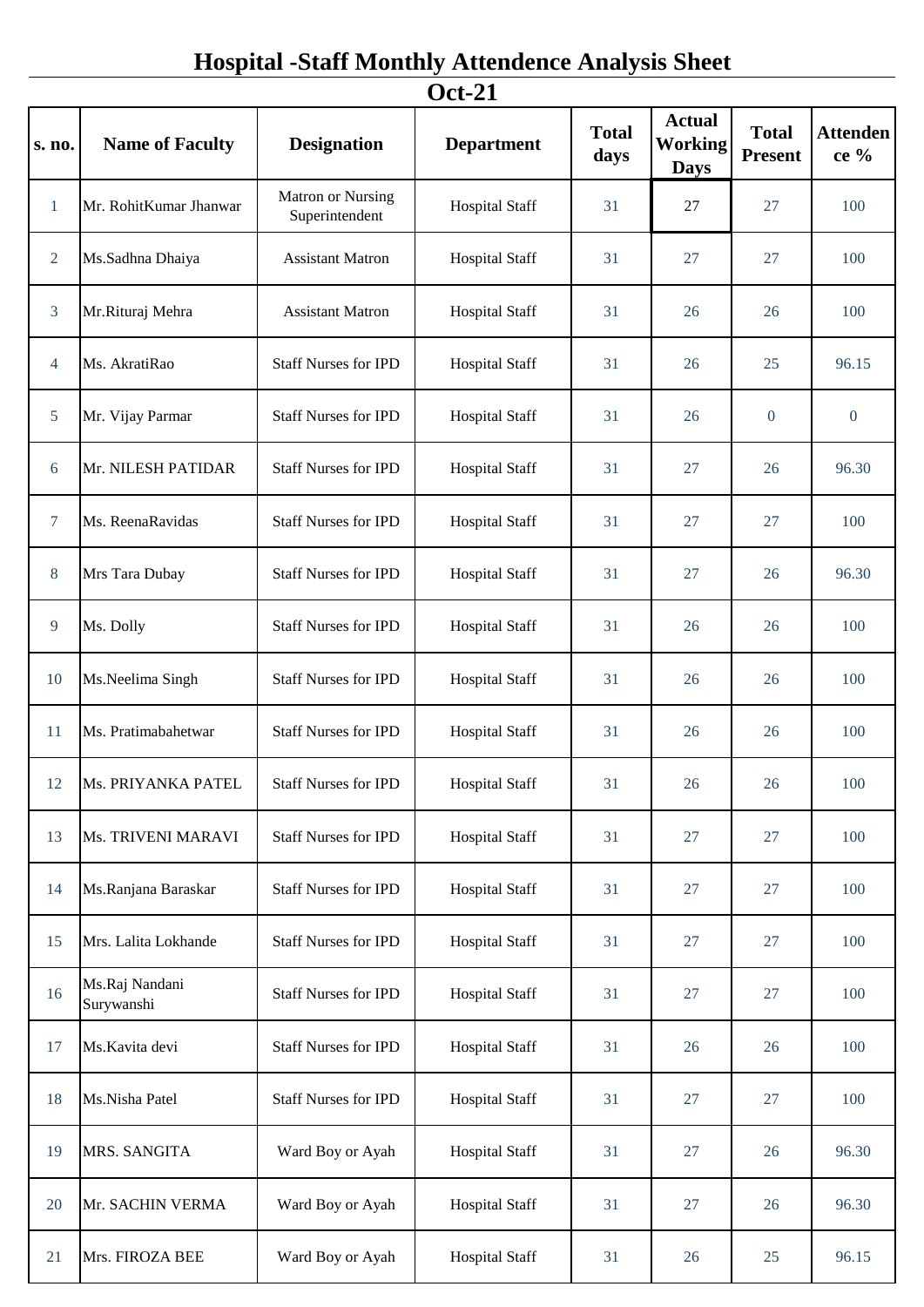| 22 | Mrs. KUMKUM<br><b>SHARMA</b>     | Ward Boy or Ayah                      | <b>Hospital Staff</b> | 31 | 27             | 26             | 96.30          |
|----|----------------------------------|---------------------------------------|-----------------------|----|----------------|----------------|----------------|
| 23 | Mrs. PinkiChoudhary              | Ward Boy or Ayah                      | <b>Hospital Staff</b> | 31 | 28             | 28             | 100            |
| 24 | Mrs. ArchanaSone                 | Ward Boy or Ayah                      | <b>Hospital Staff</b> | 31 | 28             | 26             | 92.86          |
| 25 | Mrs. MAMTA NAGOTRA               | Ward Boy or Ayah                      | <b>Hospital Staff</b> | 31 | 27             | 27             | 100            |
| 26 | Mr. DHARMOOL LAL<br><b>MARAN</b> | Pharmacists                           | <b>Hospital Staff</b> | 31 | $\overline{0}$ | $\overline{0}$ | $\mathbf{0}$   |
| 27 | Mrs. RITA BHARKE                 | Pharmacists                           | <b>Hospital Staff</b> | 31 | 26             | 26             | 100            |
| 28 | Mr. ChandanShrivastava           | Pharmacists                           | <b>Hospital Staff</b> | 31 | 27             | 27             | 100            |
| 29 | Mr. RajatRastogi                 | Pharmacists                           | <b>Hospital Staff</b> | 31 | 27             | 26             | 96.30          |
| 30 | Mr. NARESH AHIRE                 | Dresser                               | <b>Hospital Staff</b> | 31 | 26             | 26             | 100            |
| 31 | Mr. Vimal Namdev                 | Dresser                               | <b>Hospital Staff</b> | 31 | 27             | 26             | 96.30          |
| 32 | Ms. SulekhaRai                   | <b>Store Keeper</b>                   | <b>Hospital Staff</b> | 31 | 22             | 18             | 81.82          |
| 33 | Mr. ARTI DWIVEDI                 | Hospital Office Staff                 | <b>Hospital Staff</b> | 31 | 22             | 21             | 95.45          |
| 34 | Mr. GovindNamdev                 | Hospital Office Staff                 | <b>Hospital Staff</b> | 31 | 22             | 21             | 95.45          |
| 35 | Mr. ASHOK MALVIYA                | Dark-Room Attendant                   | <b>Hospital Staff</b> | 31 | 22             | 22             | 100            |
| 36 | Mr. ASHVINI JARAH                | <b>Operation Theater</b><br>Attendant | <b>Hospital Staff</b> | 31 | 22             | 20             | 90.91          |
| 37 | Mr. JITENDRA MISHRA              | X-Ray Technician or<br>Radiographer   | Modern Medical        | 31 | 22             | 22             | 100            |
| 38 | Dr. Pankaj Nigam                 | Panchkarma Specialists                | <b>PANCHKARMA</b>     | 31 | 22             | $\overline{0}$ | $\overline{0}$ |
| 39 | Mr. AKHIL PANDEY                 | Panchkarma Nurse                      | <b>PANCHKARMA</b>     | 31 | 22             | 22             | 100            |
| 40 | Mr. KAPIL WAGH                   | Panchkarma Assistant<br>(Male)        | <b>PANCHKARMA</b>     | 31 | 22             | 21             | 95.45          |
| 41 | Mr. MUNNALAL<br><b>MEHRA</b>     | Panchkarma Assistant<br>(Male)        | <b>PANCHKARMA</b>     | 31 | 22             | 22             | 100            |
| 42 | Mr. ChandrabhanBansod            | Panchkarma Assistant<br>(Male)        | <b>PANCHKARMA</b>     | 31 | 22             | 18             | 81.82          |
| 43 | Mrs. PUSHPA YADAV                | Panchkarma Assistant<br>(Female)      | <b>PANCHKARMA</b>     | 31 | 22             | 21             | 95.45          |
| 44 | Mrs. MAMTA MALVIYA               | Panchkarma Assistant<br>(Female)      | <b>PANCHKARMA</b>     | 31 | 22             | 20             | 90.91          |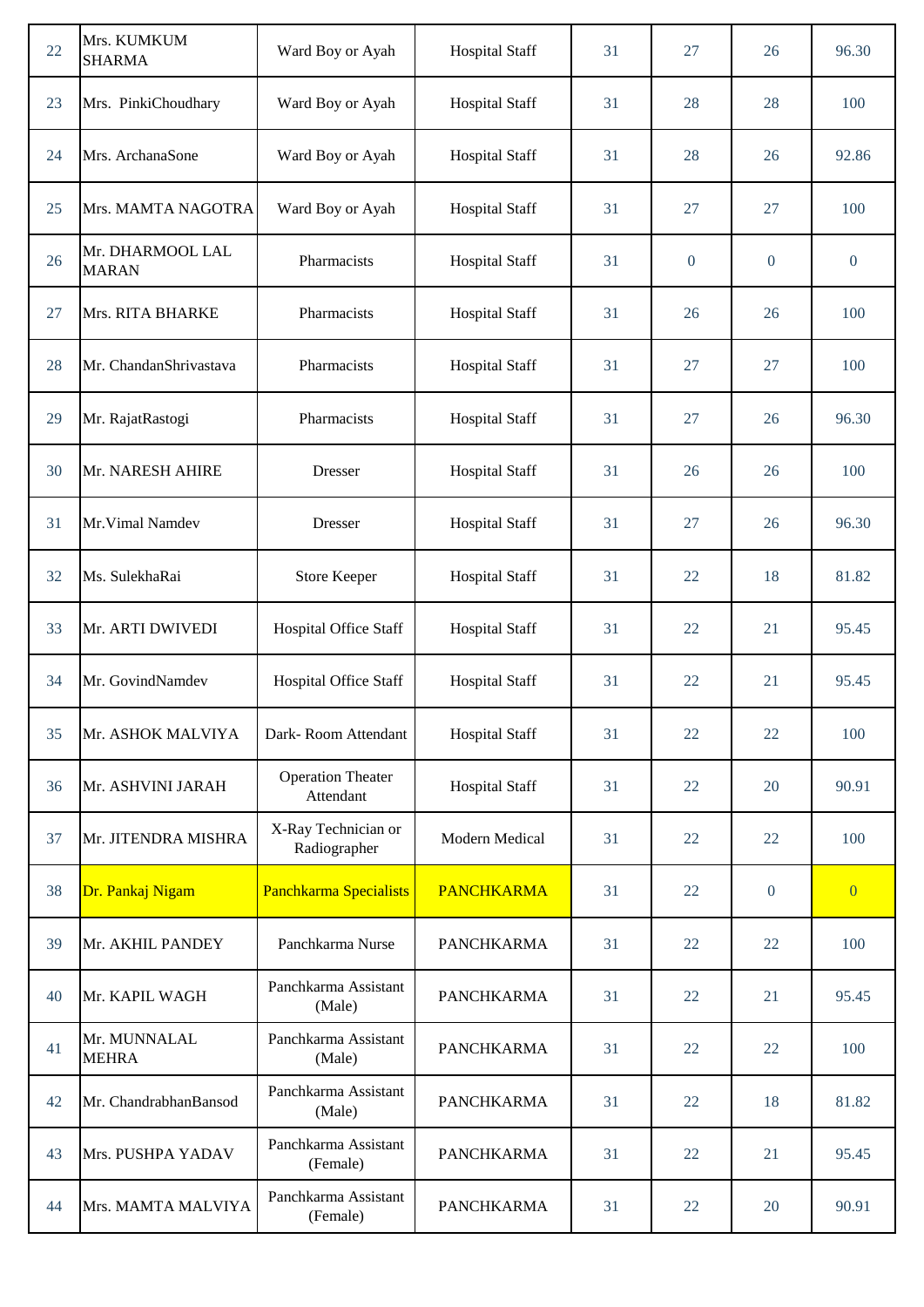| 45 | Dr. SWATI JAIN                     | <b>SHALYA</b> Specialists                 | <b>SHALYA Tantra</b>                         | 31 | 22 | $\Omega$ | $\overline{0}$ |
|----|------------------------------------|-------------------------------------------|----------------------------------------------|----|----|----------|----------------|
| 46 | Mr. DEVENDRA VERMA                 | OT Attendant                              | <b>OT</b>                                    | 31 | 22 | 22       | 100            |
| 47 | MR.DAMODAR<br><b>KASHYAP</b>       | <b>Nurses</b>                             | <b>OT</b>                                    | 31 | 27 | 27       | 100            |
| 48 | Dr. VRUSHALEE<br><b>DODAKE</b>     | PrasutievamstriRoga<br><b>Specialists</b> | <b>Labour Room</b>                           | 31 | 22 |          | $\overline{0}$ |
| 49 | Ms. ASHA MALVIYA                   | Midwife                                   | Labour Room                                  | 31 | 27 | 27       | 100            |
| 50 | Mr. SUKHRAJ MORLE                  | Laboratory Technicians                    | Clinical Laboratory                          | 31 | 22 | 17       | 77.27          |
| 51 | MS NehaRahi                        | Laboratory Technicians                    | Clinical Laboratory                          | 31 | 22 | 21       | 95.45          |
| 52 | Mr. VEERU BAIN                     | Peon or Attendant                         | Clinical Laboratory                          | 31 | 22 | 22       | 100            |
| 53 | Mr. KAPIL YADAV                    | Peon or Attendant                         | Teaching Pharmacy and<br>quality testing Lab | 31 | 22 | 21       | 95.45          |
| 54 | Mr. VIJAY AGRAWAL                  | <b>Analytical Chemist</b><br>(Part time)  | Teaching Pharmacy and<br>quality testing Lab | 31 | 22 | 22       | 100            |
| 55 | Mr. KEHAR SINGH<br><b>DHAKAD</b>   | Pharmacognosist (Part<br>time)            | Teaching Pharmacy and<br>quality testing Lab | 31 | 22 | 21       | 95.45          |
| 56 | Mr. SUSHIL VERMA                   | Workers                                   | Teaching Pharmacy and<br>quality testing Lab | 31 | 22 | 20       | 90.91          |
| 57 | Mr. Ankit                          | Workers                                   | Teaching Pharmacy and<br>quality testing Lab | 31 | 22 | 20       | 90.91          |
| 58 | Mrs. GAYATRI YADAV                 | Biochemist                                | Teaching Pharmacy and<br>quality testing Lab | 31 | 22 | 21       | 95.45          |
| 59 | Mr. AKASH NAPIT                    | <b>Bone Setter</b>                        | Others                                       | 31 | 22 | 22       | 100            |
| 60 | Mr. PRAVIN BARPETA                 | Cook/Food Service                         | Others                                       | 31 | 22 | 22       | 100            |
| 61 | Mr. SANJAY                         | Cook/Food Service                         | Others                                       | 31 | 22 | 22       | 100            |
| 62 | Mr.Rahul Lakshakar                 | Washerman /<br>Contractual                | Others                                       | 31 | 22 | 21       | 95.45          |
| 63 | Mr. BHARAT KUMAR                   | Driver (ambulance)                        | Others                                       | 31 | 22 | 22       | 100            |
| 64 | Mr. RAHUL                          | Driver                                    | Others                                       | 31 | 22 | 21       | 95.45          |
| 65 | Mr. BHEESHM PRATAP<br><b>SINGH</b> | Electrician /Contractual                  | Others                                       | 31 | 22 | 22       | 100            |
| 66 | Mr. Om PrakashShukla               | Security Guard /<br>Contractual           | Others                                       | 31 | 31 | 30       | 96.77          |
| 67 | Mr. Uma Shankar Mishra             | Security Guard /<br>Contractual           | Others                                       | 31 | 22 | 31       | 140.91         |